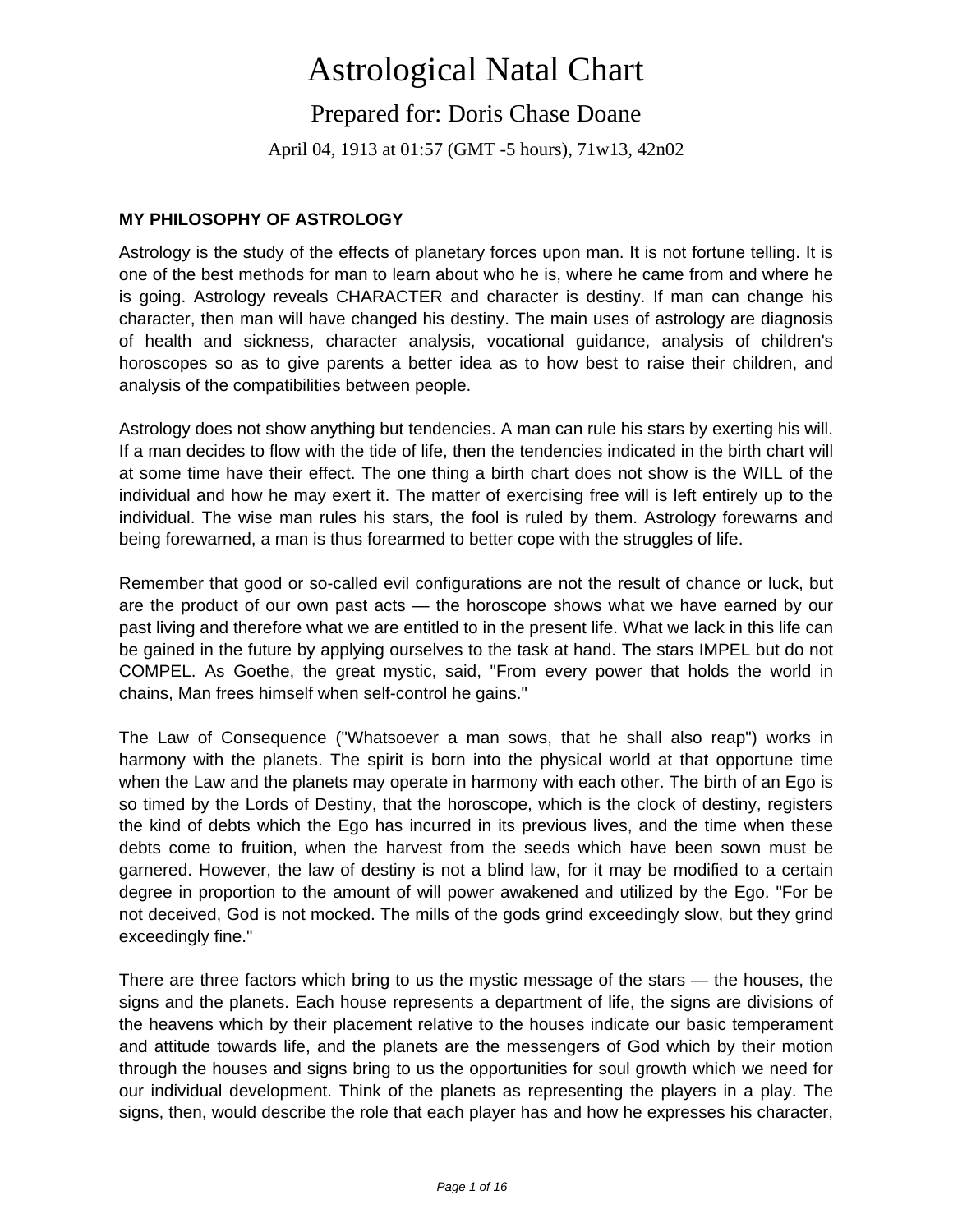the houses represent the various settings of the play and the angular relationships between the planets, the aspects, represent the plot of the play. Each planet has a characteristic energy. That energy can be expressed either positively or negatively. The way that energy is expressed is determined by the aspects of the other planets to that particular planet.

The horoscope shows tendencies only. It is a matter for you to determine how any planetary position will work itself out. That will be determined by the use you make of your own WILLPOWER.



Doris Chase Doane April 04, 1913 at 01:57 (GMT -5 hours), 71w13, 42n02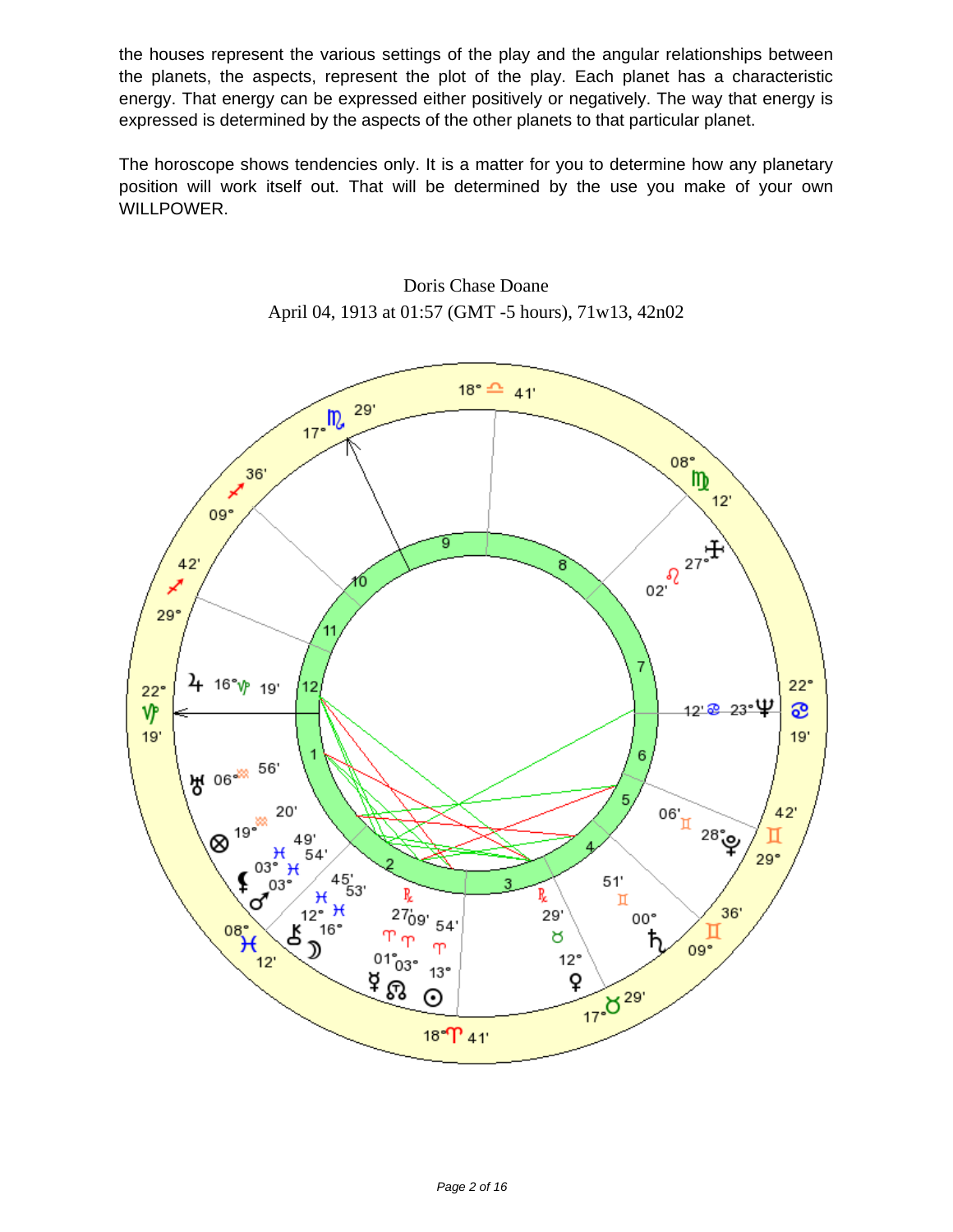## **THE RISING SIGN OR ASCENDANT**

The sign that is on the eastern horizon at the moment of birth is called the Rising Sign or the Ascendant. The Ascendant marks the difference in temperament, disposition, physical appearance and personality of individuals. It is the lens through which everything else in the chart is focused or looked through, thus coloring the way we look at everything. People see us through our rising sign and we see the world through our rising sign.

#### **YOUR ASCENDANT IS:**

#### CAPRICORN rising

People with Capricorn rising tend to be sensitive, timid, business-like, ambitious, controlling, reserved, practical, down-to-earth, duty-conscious, responsible, critical, and cold. You may have had trouble communicating in early life. Perhaps you suffer from feelings of inadequacy. You overcome these feelings through sheer necessity, for you have determination in achieving your goals and purposes in life. You have great ambition and do not settle until you have reached the great heights that you have set for yourself. Money, position and power are important to you. The reserve that often appears as part of your makeup is sometimes taken as coldness. To you it seems that you are being responsible and simply doing your duty. You may have had trouble with your knees. Any trouble with the knees is the outer evidence of an inner inability to be flexible. Spiritual lesson to learn: Sociability (lighten up). Saturn rules Capricorn so Saturn will be important in your life.

## **PLANETARY ASPECTS**

If the planets represent energies and cosmic forces that manifest in different ways, then the planetary aspects show how these energies and forces tend to act and react, one with another, if the will of the person is not brought into play to change them. It is the spiritual task of each person to use the positive energies in such ways so as to change the negative energies into positive energies. Negative energies are simply energies that are either misdirected, misapplied, or applied in too great a quantity. One of our purposes in life is to transform the negative energies into positive ones through the use of our Will.

Neptune discordant to Ascendant (power = 11.11 and this aspect is discordant = -11.11) You can be selfless in relationships, perhaps too much so, at your own expense. Don't try to save others and avoid the sorts of relationships where you either play the role of martyr or victim. Stay strong and do not allow others to use you just because you are so kind and gentle. You may lack self-confidence and this might cause you to place your faith in someone who is not worthy of your trust. Stand on your own two feet.

Sun discordant to Jupiter (power  $= 7.59$  and this aspect is discordant  $= -3.79$ )

You tend to be optimistic and confident, but overly so. You are self-indulgent and over-extravagant. There is a selfish streak within you that sometimes keeps you from devoting yourself to others. There may be religious fanaticism here, with a closed-minded adherence to one particular dogma. You do not have the best judgment at times and you promise more than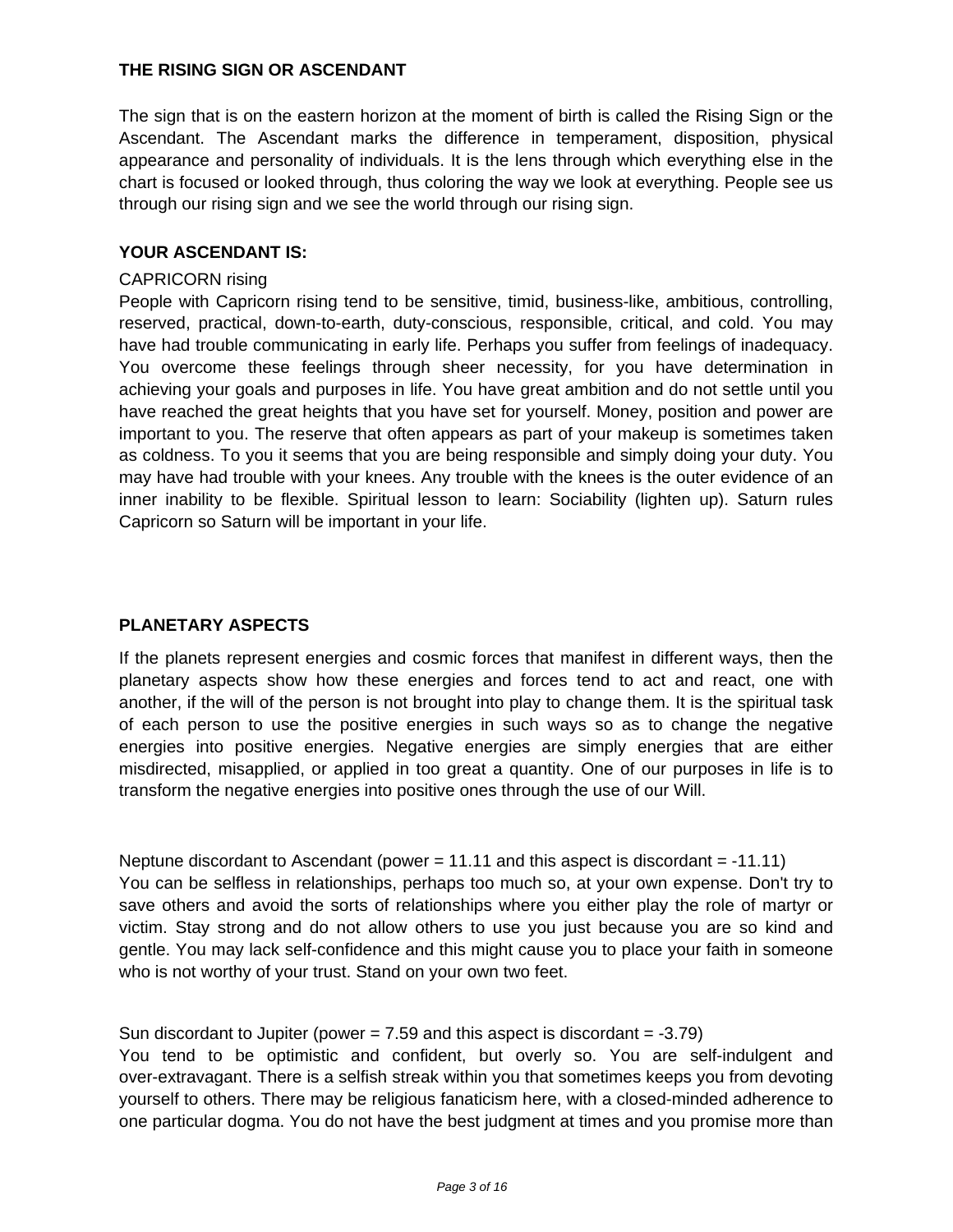you are capable of delivering. You display false pride. You tend to exaggerate your stories or your own abilities. You find it difficult to generate the necessary resolve to follow through on completing the projects you start. You have big aspirations and the desire to succeed in life in a grand way, but you may not have the initiative or persistence to make it a reality. But in spite of all this, you never seem to lose your hopes for the future.

You may become restless and discontent with the responsibilities and limitations you have in life. At some point your faith will be tested to see just how strong it is. You may encounter legal problems, especially with or through those in positions of authority. You need to ask yourself when does self-confidence become egotism? You want to feel important and that can easily bring on an egotistical manner. You love to show yourself off and make yourself into someone important. You are capable of gaudy displays of extravagance. You are wasteful of the energies and resources that you have been entrusted with. All actions should be carefully thought out, so that you do not experience severe losses due to overspeculation, loans, investments, gambling, etc. Social prestige is important to you. You may be subject to circulation problems of the blood, especially the arterial circulation. Living the "good life" can add extra pounds and this can contribute to health problems as well. You need to stay active and keep exercising.

# Mars discordant to Saturn (power  $= 6.95$  and this aspect is discordant  $= -12.16$ )

Energetic drives collide with conservatism and caution. This aspect in its worst expression tends to make you cruel, cold and unfeeling. You keep anger and resentment within you and you do not forget nor forgive a wrong. Revenge is on your mind and you want to pay back those people who have gotten in your way, either in reality or simply just in your mind. But this aspect can also give a very determined and ambitious nature. It can make a person persevere, endure, struggle and work hard, in spite of difficulties and discouragement. In its usual influence it tends to make you run hot and cold or it continually puts roadblocks and obstacles in your way to test you and see what you are made of. It is not a pleasant aspect, yet it can give you the drive and determination to succeed in spite of all the setbacks and frustrations. It can be a real character-builder if you can stand the pressure.

By concentrating on a single, clearly defined goal, you can accomplish much, but you often feel that the journey is quite difficult and that you must struggle on alone with all the responsibility and obligation on your shoulders. Now you know how Atlas must have felt carrying the weight of the world on his shoulders. You are capable of great self-control, great self-denial and great self-discipline. You can be very rough on yourself by expecting far too much out of yourself. You are sometimes held back by your own fear and the uncertainty of your own abilities. Self-confidence sometimes wanes as the work goes on without noticeable progress. You meet great resistance at times when you try to take the initiative or when you try to be assertive. An inferiority complex may emerge out of accumulated difficulties. This leads to anger and frustration and if you do not have some positive way of releasing this stress, you will quite nearly explode. Of course the people whom you take all this out on are those you are closest to. This creates a great deal of friction and animosity. For this reason you many times work better in solitude. This aspect tends to cause delays, frustrations, disruptions and obstacles to all that you try to do. It certainly will test your patience.

You need to determine what your responsibilities are and when you can safely pursue your own desires while still meeting and living up to the duties you are committed to. If you follow your own desires, then you will be looked upon as irresponsible and selfish. And if you never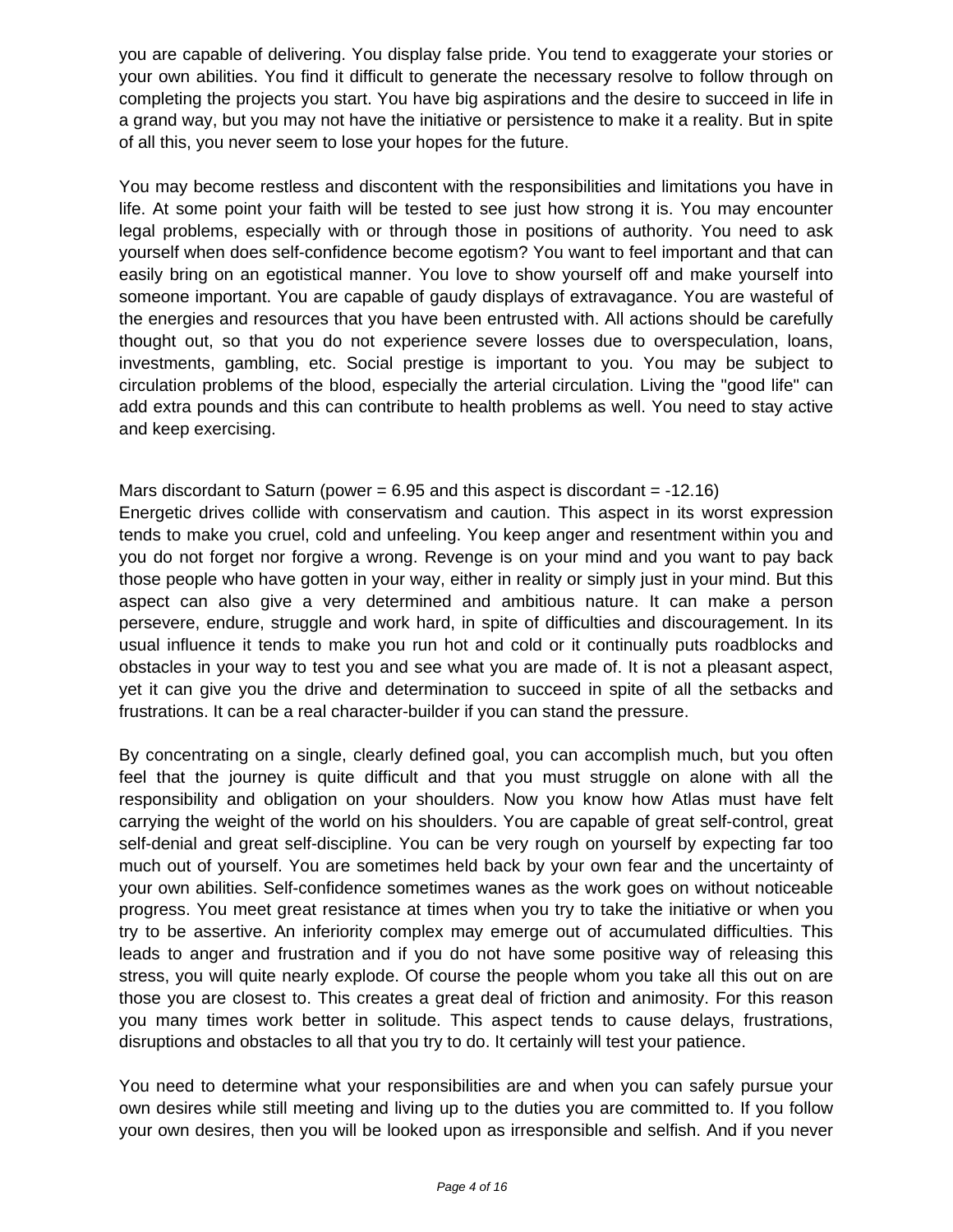allow yourself to pursue your own desires, then you may tear yourself apart. The trick is to find the right balance between these areas. Part of the problem lies in that you often feel frustrated, because you assume you have no choice in doing anything you enjoy. This causes the anger to build up, making you sarcastic, bitter and resentful. Make a list of your true responsibilities and fulfill them. Then, make a list of what you would like to do for fun and relaxation. By compromising, you can release your overactive sense of responsibility. You are a skilled worker because of your organizing ability and your attentiveness to detail. You take pride in your work and you simply want to do a good job.

I will add to this that the challenge with this aspect is to see the beauty and goodness in the world that surrounds you. Because of all your troubles you tend to see life as cruel and hateful, with everyone pitted against everyone else. Life seems incredibly hard with this perspective. What you must try to do is to see the good within the world's disharmony. You need love and support yet these may be lacking. To get love you first have to give love and it is not particularly easy for you to open your emotions to others. You have been hurt in the past and you do not like emotional pain. So it takes you a while to open up to people. Because of your nature, then, you appear serious, cold and aloof to others. They have no idea of what is going on inside you.

As alluded to earlier, you tend to hold in your anger. If you do not learn to release your frustrations, this anger can and will erupt uncontrollably. You need to remember that bottling anger up inside you is one of the primary causes of gall and kidney stones. Other thoughts learn to control your passionate desires because unruly desires can get you in a lot of trouble if left unchecked. Also, there will be times when you may not follow through on projects that you have initiated because you lack a sense of sustained purpose. There can also be a certain callousness with this aspect such that you may become selfish and unwilling to go out of your way for others unless there is some gain in it for you.

## Mercury discordant to Pluto (power  $= 6.65$  and this aspect is discordant  $= -6.65$ )

You are naturally suspicious and curious about all kinds of hidden and secret things. You love playing the detective, ferreting out any and all secret information. You are not content to scratch the surface of knowledge, you have to go as deep as possible in order to seek out the truth. You love a good mystery and subjects like death and dying, reincarnation, sex and mystical or natural methods of healing are of interest to you. You like to know what everyone is doing or thinking, but you rarely divulge what is on your mind. Because of your love of research and investigation you may well be attracted to the fields of psychotherapy, psychoanalysis, psychiatry or counseling in general. You have great powers of concentration and a penetrating mind. You are able to size up people and situations quickly and accurately. You are keenly observant and very little gets by you. You have sort of an x-ray vision regarding the motivations and intentions of others. The occult side of life fascinates you and gives you plenty of scope for your researching talents and interests. Stories of mystery, intrigue, espionage, science fiction, etc. are favorite reading for you. You may have a morbid side to you because of all this interest in underground or undercover subjects. But that is not the way you see it at all. You just want to learn everything you can about subjects that most people couldn't care less about. You have strong opinions with the power to influence others. Some may think you are almost fanatical or obsessive about your beliefs or what you choose to direct your thinking upon. Just remember to keep an open mind to all points of view. With that attitude you will learn even more about the things you study. Lastly, you may have a highly geared nervous system which can cause impatience and irritability. You must learn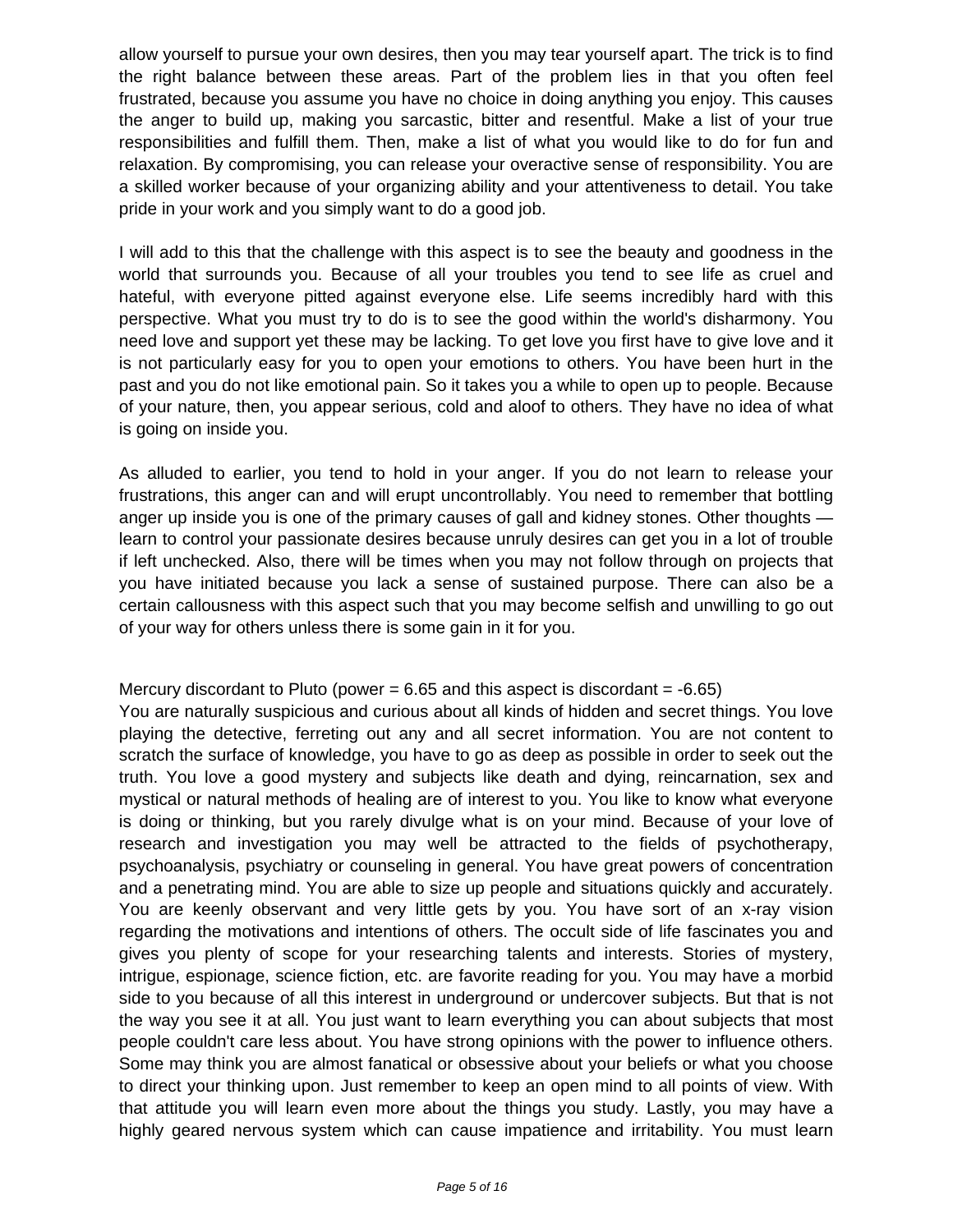when you need to give your mind a rest.

You tend to have a very suspicious, even paranoid, side. You need to learn not to be so intensely involved with your own ideas and beliefs, as some of your beliefs may be downright fanatical. When others do not believe the same way as you, you may have a tendency to get angry or self-righteous. You need to learn to listen calmly to other viewpoints and consider whether yours is in error. Be big enough to admit when you are wrong. The attitude you may have that you are always right is just not reality. Keep an open mind before ridiculing any idea. This aspect can give the "doubting Thomas" tendency whereby you believe in nothing unless the evidence is displayed to you first-hand. The only real way you can find the proof you want is for you to learn to tap your own Higher Self in order to find the truth from your own inner wisdom.

## Moon harmonizing with Jupiter (power  $= 6.43$  and this aspect is harmonious  $= 9.65$ ) You are cheerful, forgiving, optimistic, easy-going, tolerant and kind. You love to make other people comfortable and happy, but sometimes you overdo your generosity. You have such a firm faith that everything you do will turn out all right no matter what you do, that you sometimes get lazy and apathetic. There are times when you simply take the easy way out of things, especially emotionally. You may have the tendency to overindulge yourself with rich and sweet food, thereby gaining weight, especially in later years. You may overeat. This aspect brings good character, an expansive mind, idealism, honor, luck and financial assistance from family and others. You have a strong respect for honesty in others and in yourself. You are upright, moral and have a well-defined sense of ethics. You are devotional and philosophical, though not necessarily religious. You are self-confident and emotionally secure. You have the ability to laugh at yourself and see the humor even in the worst of situations. You want to help people move forward in life and are willing to give that help, whether it be emotional, financial or spiritual. The biggest caution here is simply watch that you do not become lazy or self-indulgent. People love you for your fine character.

Mercury harmonizing with Saturn (power  $= 6.40$  and this aspect is harmonious  $= 3.20$ ) You have fine powers of concentration and are quite talented at organizing anything. Your mind is disciplined and structured and you are able to accomplish a great deal mentally because of this. You are not a particularly fast thinker, but you are thorough, comprehensive and deep. You are basically a serious individual who prefers work and duty to frivolity. You are well-suited to analyzing myriad details and problems that others consider too tedious, repetitive, technical, time-consuming or difficult. You are discriminating and highly logical and rational and you like to get right down to business. You have executive ability and can lead in almost any situation. People can count on you and you take great pride in your work and accomplishments. You may prefer specializing in one area of expertise rather than spreading yourself thin across many subject areas. You prefer studying alone where you can ponder your own thoughts in peace and quiet. You are quick to see the weaknesses in other people's logic. You are highly suited for any work which requires organized thinking, precision, and a methodical approach. You are self-controlled, practical, responsible and disciplined in your thinking. Your physical health tends to be strong with excellent recuperative powers.

Jupiter blending with Ascendant (power  $= 6.00$  and this aspect is harmonious  $= 3.00$ ) You are generous, optimistic, helpful, honest and sincere. You appreciate the truth and speak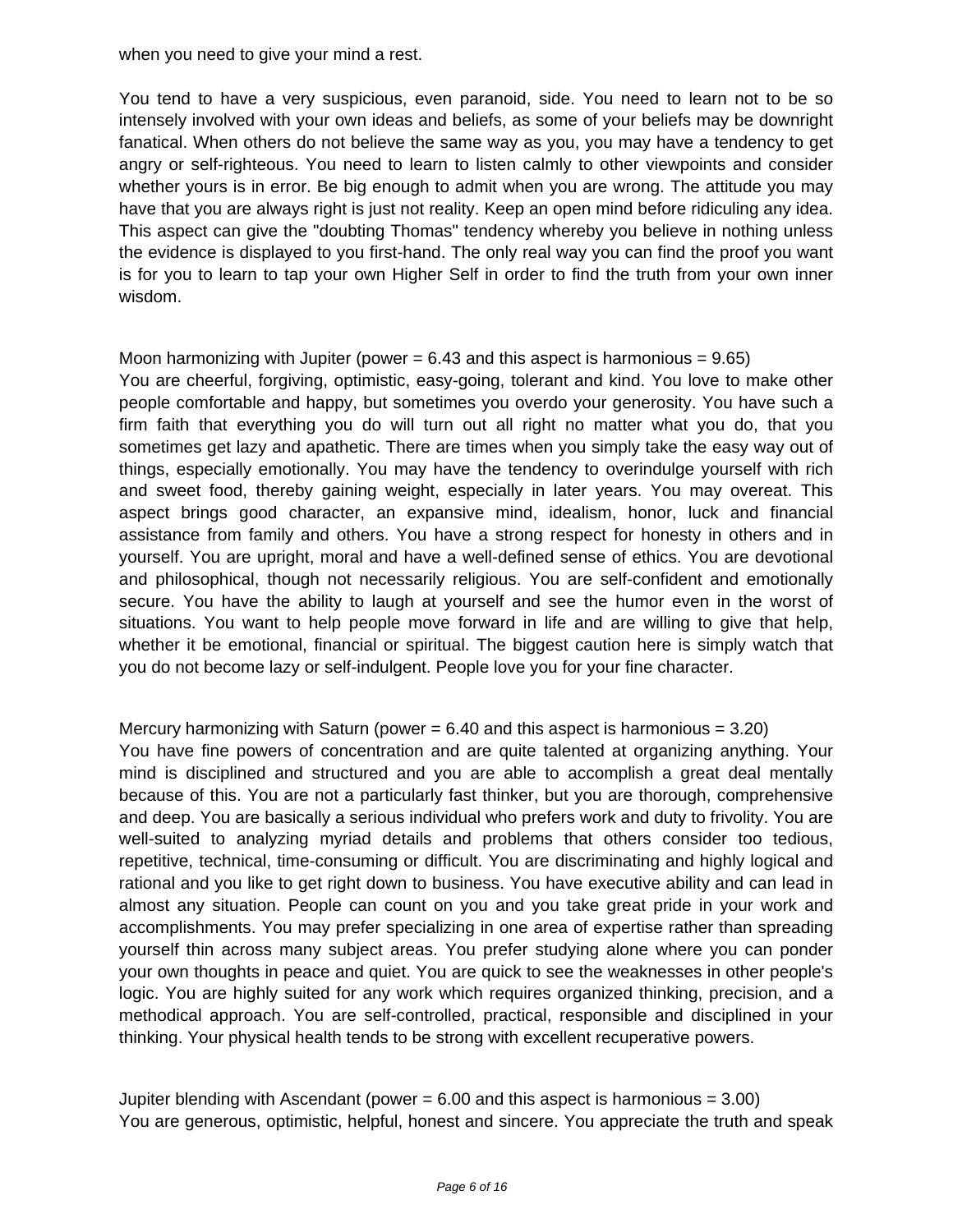it, sometimes without tact. No matter what sort of internal conflicts you are having, you are hopeful and have faith that things will somehow all work themselves out for you. You may have a tendency towards self-indulgence, over-indulgence and extravagance. Because of this there may be a tendency to gain weight.

#### Venus discordant to Uranus (power  $= 4.45$  and this aspect is discordant  $= -3.34$ )

You are excitable, spontaneous, and easily aroused emotionally and sexually. You crave emotional excitement and you tend to fall in and out of love very quickly, having little self-restraint or concern for propriety when your feelings have been stirred. Relationships begin with sudden, electric attraction, but they often end abruptly. You are unique, a bit eccentric and unconventional in your tastes and you don't mind experimenting. You love adventure, especially in your emotional life. You enjoy the thrill of the chase and you split when things start to get boring. You tend to be faithless in love — your strong suit is not in hanging around for the long haul. You prefer non-traditional relationships, ones that give you plenty of freedom and independence as you do not like to feel tied down. You like playing the field and settling down in a permanent, one-to-one relationship may be asking too much from you. In fact, you may intentionally choose partners who are otherwise unavailable because it helps keep things from getting too close and involved. You don't like strings attached to relationships and you prefer to remain rather detached with it all. There is the possibility of clandestine relationships.

You have a highly unusual and explosive emotional nature. You are temperamental and change emotionally as easily as the wind changes direction. You are troubled with the emotional ups and downs which you don't understand and you have the tendency to blame whoever is handy for your emotional lows. The crazy emotional tides which you feel are coming from within and they are because your creativity cannot find a decent outward expression. Use your wonderful creativity ability and your fine intuition in the pursuit of something artistically or musically creative. Then you won't be quite so at the mercy of your erratic emotions.

You have a lot of personal magnetism and sex appeal. Others find you very alluring, exciting and interesting. Being restless by nature, travel would be good for you as it would give you an opportunity to satisfy your curiosity and your wanderlust. Change is necessary for you and one way or another your life will be filled with it. In general, you do not care what people think of you or the ways in which you relate to the world and to others. You will do what you want. You need to exercise self-control over your sensual nature. You also need to discipline yourself so that your strange and unusual tastes and proclivities do not make it impossible for you to get along with your fellow man and woman.

## Mars harmonizing with Pluto (power  $= 4.19$  and this aspect is harmonious  $= 3.15$ )

You believe in yourself and the missions you undertake. You have a strong sense of self-confidence and will power that will not admit defeat. You know what you want and how to go about getting it in the most constructive manner. You are a natural leader and people look to you to show them the way. You have strong opinions and are not afraid to voice them or to stand up for what you believe. You are interested in making reforms when something could be made better. You have the drive, the stamina and the persistence to succeed at anything you desire. Sometimes you can become so engrossed in a project that you are unable to quit, even when you are physically worn out. You need to listen to your physical body and stop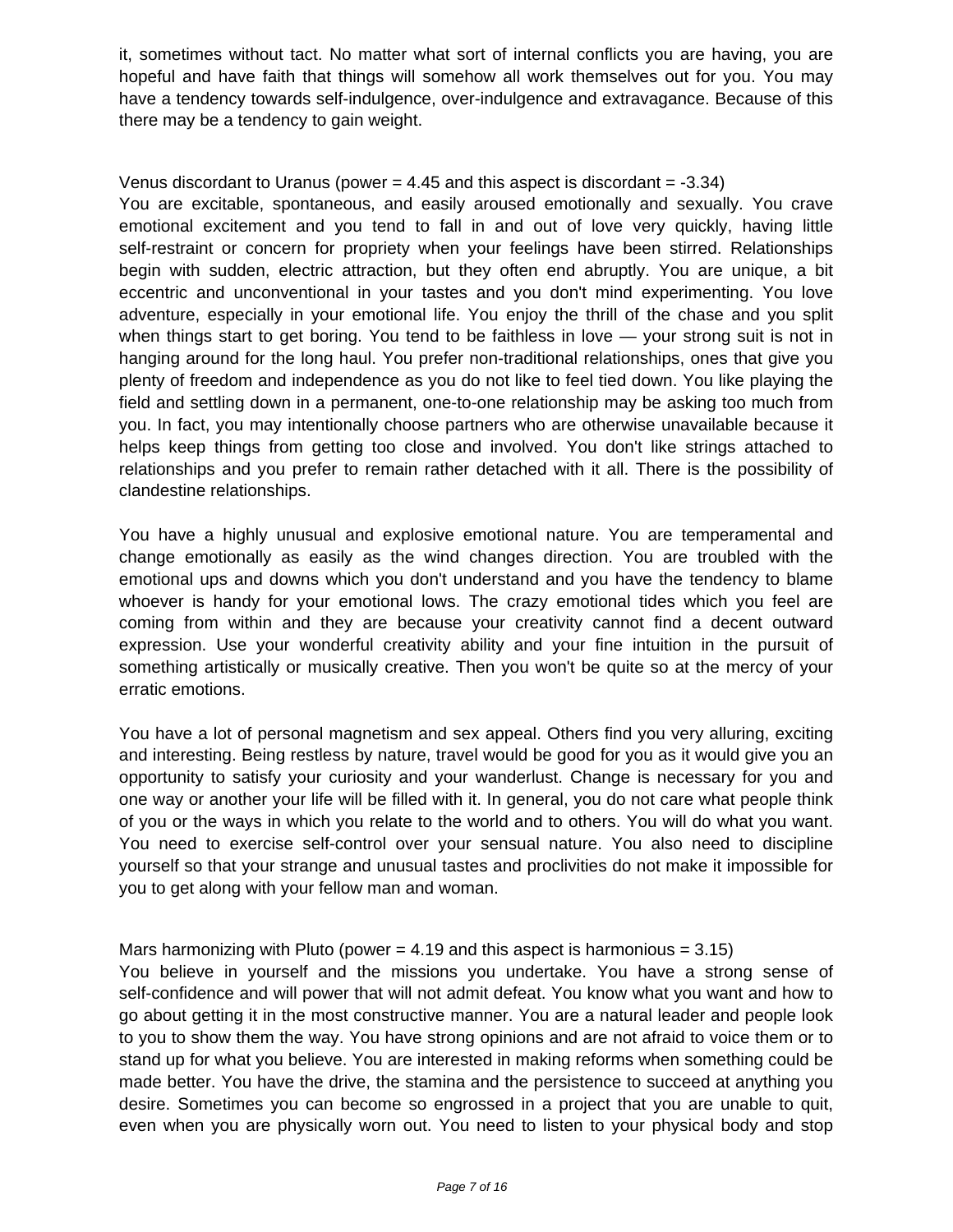before you are exhausted. Your ego is strong but you are usually understated about it as you do not always need to be the center of attention. You like to be in total control of your life and prefer to be the leader in any situation. Since this is not always possible, you may need to learn how to cooperate and compromise better.

You like the unknown and the mysterious and want to get to the bottom of things. You want answers. Issues of life after death may be particularly interesting to you. Perhaps one of the healing arts is of significance to you. For all you know, perhaps you have healing ability. You are a natural detective and ferret and you can size up people and situations accurately and relatively quickly. Little escapes your notice. You prefer depth rather than breadth. You do not care to fight verbally, but will if necessary. Although you may control your anger quite well, when you do lose your temper, it is very explosive.

Moon harmonizing with Neptune (power  $= 3.68$  and this aspect is harmonious  $= 3.68$ ) You have a wonderful imagination and are very sensitive and intuitive. You are gentle, kind-hearted, romantic, sympathetic and compassionate. You are always there to listen to other people's problems and you never judge them for what they have done. You are idealistic and inspirational and find great emotional fulfillment through the arts, whether it be painting, music, drama or dance. You may take an interest in photography or anything having to do with the sea. You are able to sacrifice your own needs if it will mean helping another. You are very creative and need to express yourself this way to stay emotionally balanced. You have interest in metaphysics or occult science, as well as ability, even if it is now only dormant. You are particularly attuned to the vibrations in your environment so you should pay attention to the people and situations with which you surround yourself. The beauty and harmony of your surroundings has a very powerful effect on your emotions. You will go out of your way to keep the peace, to avoid confrontation and to make everybody happy. You give unsparingly of your time to help others and in this respect are completely selfless. You have a great need to be of service to others. You may experience prophetic dreams.

Moon harmonizing with Venus (power  $= 2.61$  and this aspect is harmonious  $= 3.26$ ) You instinctively know how to make people feel appreciated, loved, cared for, accepted and secure. Your thoughtfulness and daily acts of kindness make you beloved by all. You enjoy good relationships with women. You are emotionally fulfilled through artistic expression, whether it be painting, poetry, music or singing. You have a love of beauty, harmony and luxury. This is reflected in the home you create for yourself and your loved ones. You do not like course language or bad manners. A liking for excessively sweet food or too much food should be controlled. A tendency to take the easy way out should be watched for and controlled also. You may be lazy at times. People love you because they sense that you really care about them. You are popular, well-liked and fun to be around. You love people in general and enjoy working with the public. You are gracious and attractive and make the most perfect host or hostess. You have learned how to balance your emotional needs so that you no longer have the desire to possess those you love.

Venus harmonizing with Jupiter (power  $= 2.17$  and this aspect is harmonious  $= 3.80$ ) You are a generous, warm-hearted and open-handed person who shares every resource with others. You give of both yourself and your possessions to those whom you favor, although you will rarely put yourself out too much in order to do so. You enjoy luxury and refinement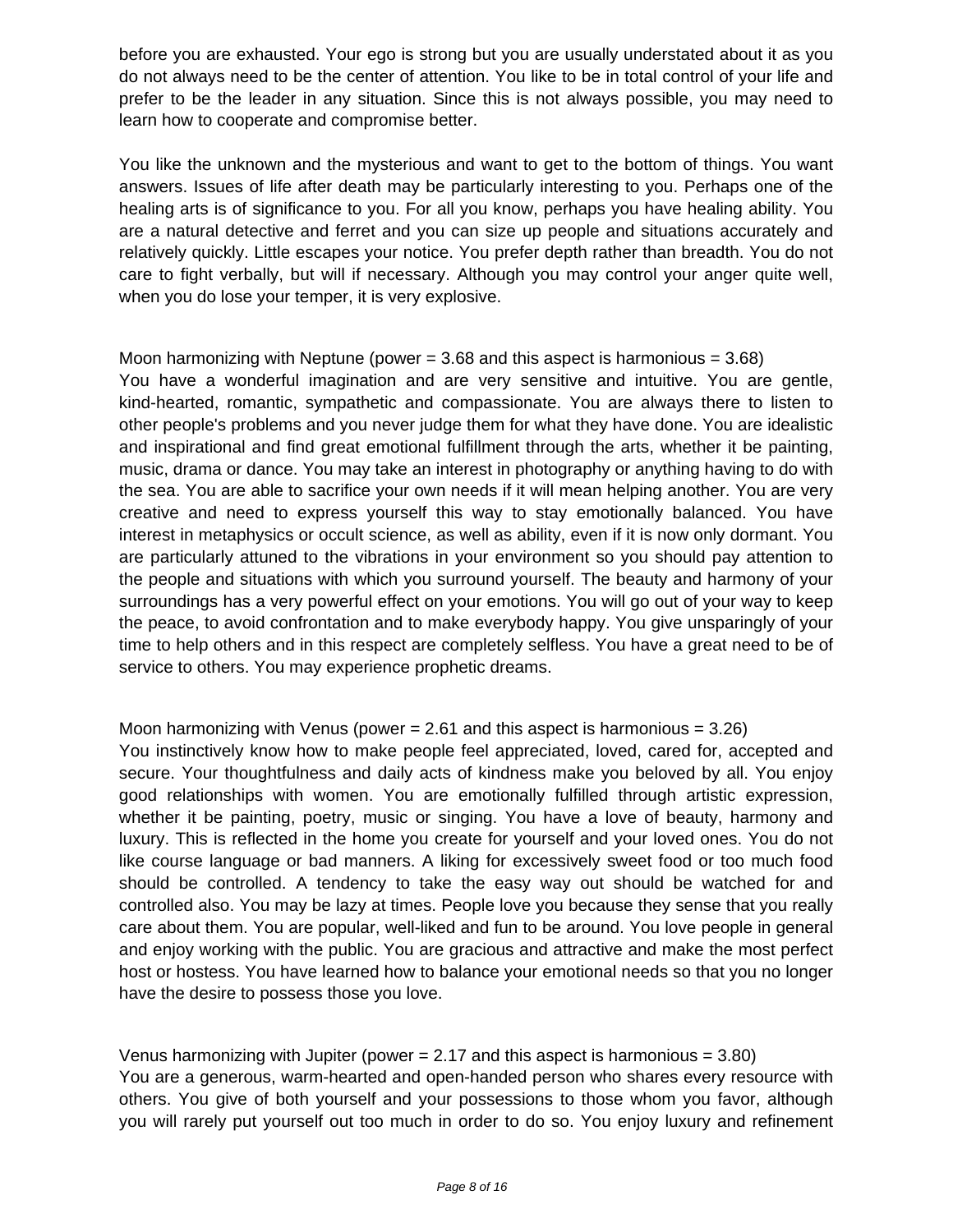and you desire to always be in comfortable, elegant surroundings. You hate having to get your hands dirty. You are charming, gracious and charitable and you are the model host or hostess. This aspect brings material good fortune, which has been earned from previous lives. If there is a negative here, then it is your tendency towards self-indulgence, over-extravagance and laziness. Sometimes things come to you so easily that you do not appreciate them. Things are most appreciated if one has to work hard for them. There may be a love of rich, sweet food as well as too much of it, hence a tendency to gain weight. You are a very gentle and social person who loves harmony, beauty and travel. Be careful not to take things too much for granted or take the easy way out.

Moon harmonizing with Ascendant (power  $= 1.57$  and this aspect is harmonious  $= 1.57$ ) You need people around you for your emotional well-being. You understand and are attentive to the needs of others. You openly reveal your emotions to those around you. You enjoy life and people and are basically caring, sympathetic, understanding and sensitive.

Mercury harmonizing with Uranus (power  $= 1.51$  and this aspect is harmonious  $= 1.51$ ) You possess lightning-quick physical and mental responses to stimuli of all kinds. You have an electric nature about you that won't let you sit still. You love being involved with several projects at the same time because you do not like to be bored. You are open-minded, independent, original, eccentric, creative, unusual, a bit of a genius and a free-thinker. New ideas and concepts are important to you and you encourage everyone you come into contact with to experiment and try new things. You are intuitive and many insights come from your Higher Self. You like an unstructured environment free from rules and regulations where you can respond to the needs of the moment. Routine, repetitive work makes you nuts. Your mind functions in an intuitive, nonlinear fashion and sudden insights and flashes of inspiration often come to you "out of the blue". You hate being told what to do and how to do it. You need to discover your own truths and experience things for yourself first-hand. You are better suited to a fast-paced atmosphere where things happen and change all the time. You love science and new technology and you like keeping up with all the state-of-the-art inventions, products and ideas. You have an interest in occult subjects such as astrology. You have a talent for writing, speaking and communicating your ideas to others and are always ready to listen to new and unusual thoughts and concepts.

## Sun harmonizing with Uranus (power  $= 0.04$  and this aspect is harmonious  $= 0.04$ )

You are attracted to anything unusual, unorthodox, unpopular and weird. You do not allow tradition and conventional beliefs or thinking to dictate how you are going to live your life. You seek excitement and adventure in all you do. You are on the cutting edge with developments in life and you like to stay informed of all the latest technical advancements. You have interest in Uranian things such as electronics, computers, motorcycles or astrology. You seek freedom and independence and you are not afraid of change. You have a certain inventive genius about you and you come up with the most original and unique solutions to problems. You have a great deal of creativity and intuition that need expression. You are aware of the awakening of your inner self and you listen to it for direction in life. The things that happen to you happen quite unexpectedly and totally out of the blue. You tend to have superb good luck just in the nick of time. You have a progressive outlook and are very innovative.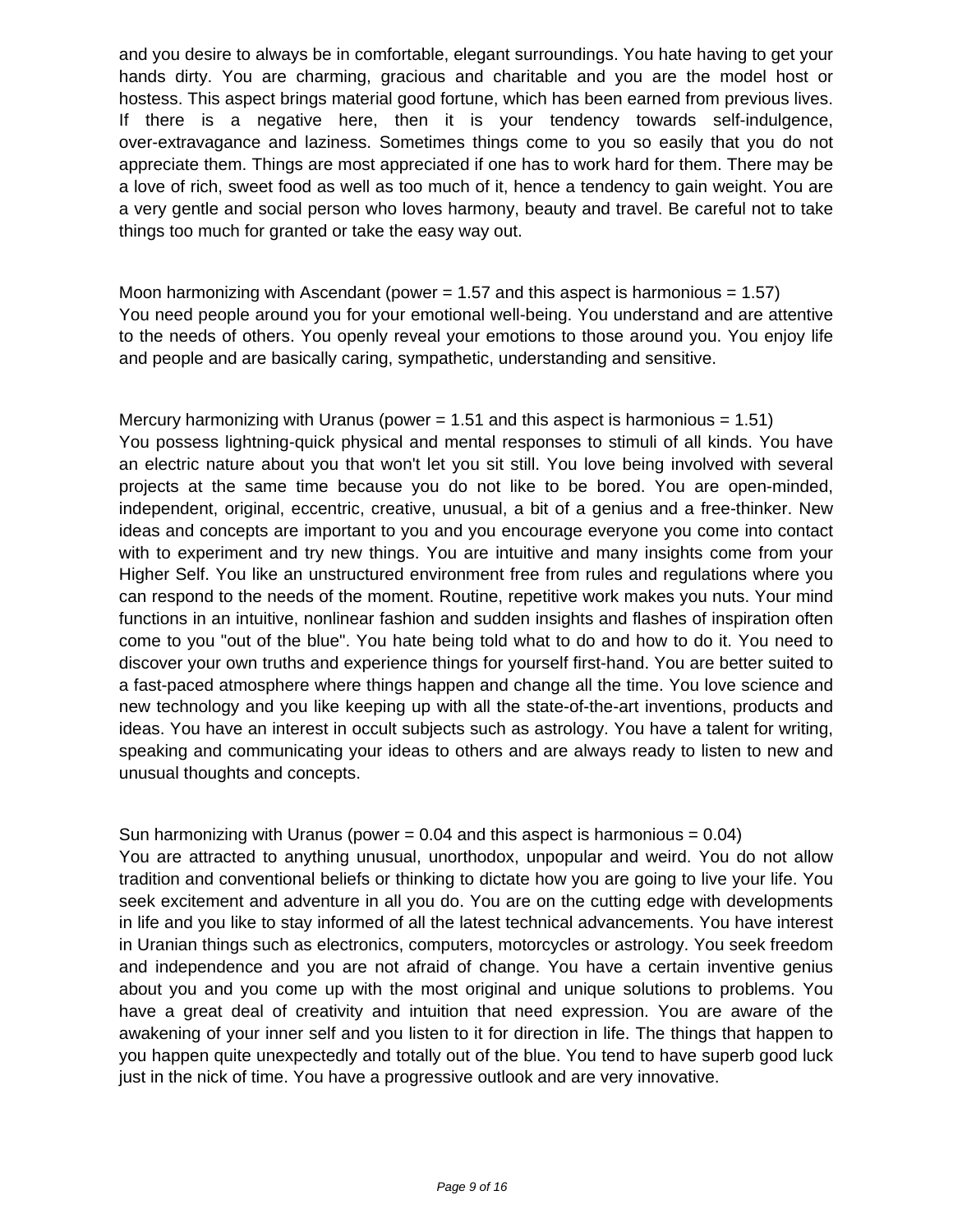### **SIGN POSITIONS OF PLANETS**

#### Sun in Aries

Arians can be inspirational, courageous, enthusiastic, original, independent, impatient, aggressive, headstrong, selfish, self-centered, and impulsive. The Arian's energies are directed toward building a new individuality, thus all the Arian's energies are directed towards themself and what they want.

An Arian likes roles where there leadership abilities are put on display. Arians have executive and organizing ability which is mainly directed in starting things. Sustaining projects is not their strength, but initiating projects is. The tendency to "damn the torpedoes" and ram full-speed ahead must be controlled. Arians are capable of great accomplishments if they learn how to constructively use their abundant energies.

Arians are naturally enthusiastic and are always ready for activity and competition. They are inspiring to others because of these tendencies. Ideas and creative projects seem to flow from them in a never-ending stream. They are full of energy and never lack courage.

Because Arians can be pretty self-centered, they must remember that other people may have good ideas and can assume responsibility and leadership roles, too. The natural tendency for an Arian is to stand alone and do everything themself. But cooperation with others can be very effective in getting things done to the end rather than simply starting things and quitting before completion. Arians have a tendency to start a project, then to suddenly lose interest in it if progress is too slow or things have become too complicated.

Arians are very straight-forward and are neither subtle nor devious. They say what's on their mind and they pull no punches. They don't hold grudges and although they can get quite angry, they do not hold it in and stew about what bothers them. They blow in and out like some great Midwestern thunderstorm. It may be violent while it lasts, but it is usually over quickly.

Arians are prone to headaches due to tension. Arians are usually aggressive in relationships and generally take the lead. They go after what interests them and the chase may be more fun for them than the conquest.

Four things an Arian should learn are patience, conservation of energy, completion, and control of temper.

#### Moon in Pisces

Your emotions are expressed sympathetically and compassionately. You are sensitive, kind and gentle, imaginative, shy, tender-hearted, and have an innate understanding of how other people feel and react to situations. It hurts you if another is hurt. Because of your kindness and non-judgmental attitude, people in trouble, pain or confusion come to you hoping to find answers. It is difficult for them to think that you may be in pain yourself, but even if you are, you will do your best to help them or teach them. You seem to sense that all the pain you have suffered is for a higher purpose, if only to teach others or help show them the way. At times, though, your soft-hearted is taken advantage of and then you feel the need to withdraw, to regain your strength and composure. Music plays an important part in your life and you are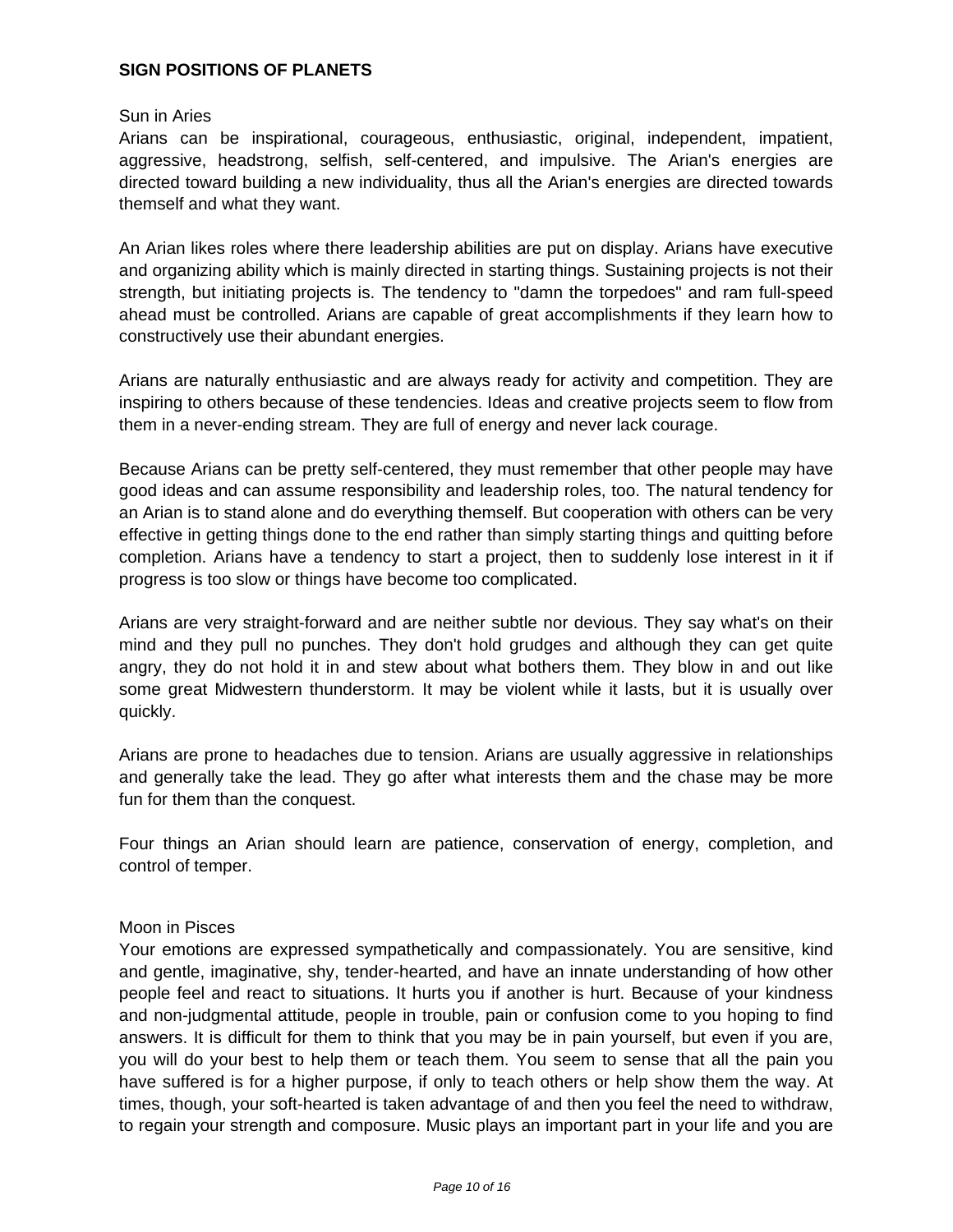instinctively drawn to it. It is as a voice from your spirit's true home. It helps you to express the emotions within that sometimes are so nebulous or vague that they cannot be put into word. You have a very romantic nature and can fall in love with love. Sometimes your feelings and fantasies get so carried away that you become overly emotional or sentimental, much to the dismay of those around you. You have your moody spells that people do not know how to deal with. You are not afraid of difficult or hard work and you especially like to work for those less fortunate than yourself. You prefer to work behind the scenes, as you may be easily drained of energy by others. There may be talent in art, dancing or music. Tendencies to day-dreaming may need to be controlled.

#### Mercury in Aries

You are outspoken and direct in speech and actions. Your thoughts are original and filled with enthusiasm and great energy. You love a good argument or debate and like to compete and strategize with your mind. You say what you mean and don't pull any punches. You are opinionated and love to share those opinions, even if not asked to do so. You love controversy and might need to develop a little more tact in how you express your own thoughts. Your mind is restless and filled with much nervous energy. It is hard for you to sit still. You always have to be busy, especially with your hands. Mechanical ability may be present. Your thoughts and words are quick and impulsive and you may at times suffer from foot-in-mouth disease. A lack of patience and concentration in carrying out your plans may be evident. Great wit and an entertaining personality help make you popular. You don't like to be told how to do things and want the freedom to do things your own way. There never seems to be enough time to do all the things you have on your mind. You may be quick-tempered, but hardly ever carry a grudge. You get over things quickly, then move on.

## Venus in Taurus

In love affairs you are generally loyal and steady, especially if your partner is demonstrative and affectionate. You are oriented towards the sensual side of life in everything you do and it may show through too much weight. You are tremendously responsive to beauty and physical appearances, and the physical attractiveness of your partner is very important to you. You enjoy indulging yourself and the ones you love and it is too easy for you to be extravagant and perhaps to put too much value in material things. Comfort is important to you and you hate getting your hands dirty. At times you can be lazy, hoping or expecting someone else to do the dirty work. Self-control needs to be developed and added to the qualifications you already possess — warmth, charm, sympathy, artistic. Guard against possessiveness, jealousy, and taking the easy way out in your relationships. You aim to please in practical and earthy ways.

## Mars in Pisces

Your energies and aggressions tend to come out in non-combative and noncompetitive ways. You are a bit of a pacifist and do not enjoy tackling anyone or anything head-on in a directly confrontational manner. Working around people or situations or working behind the scenes, in secret, is more your preferred style. If necessary, it is more your tendency to give up something rather than to fight for it. Because your ego is not especially interested in personal achievement, glorification, material advantage, or winning at the expense of someone else, you may come across to others as weak-willed or ineffectual. Being on top, being the best, or being first doesn't mean much to you, hence you can be quite happy in a supporting role, working for the benefit of others or for a cause that you believe in. You may experience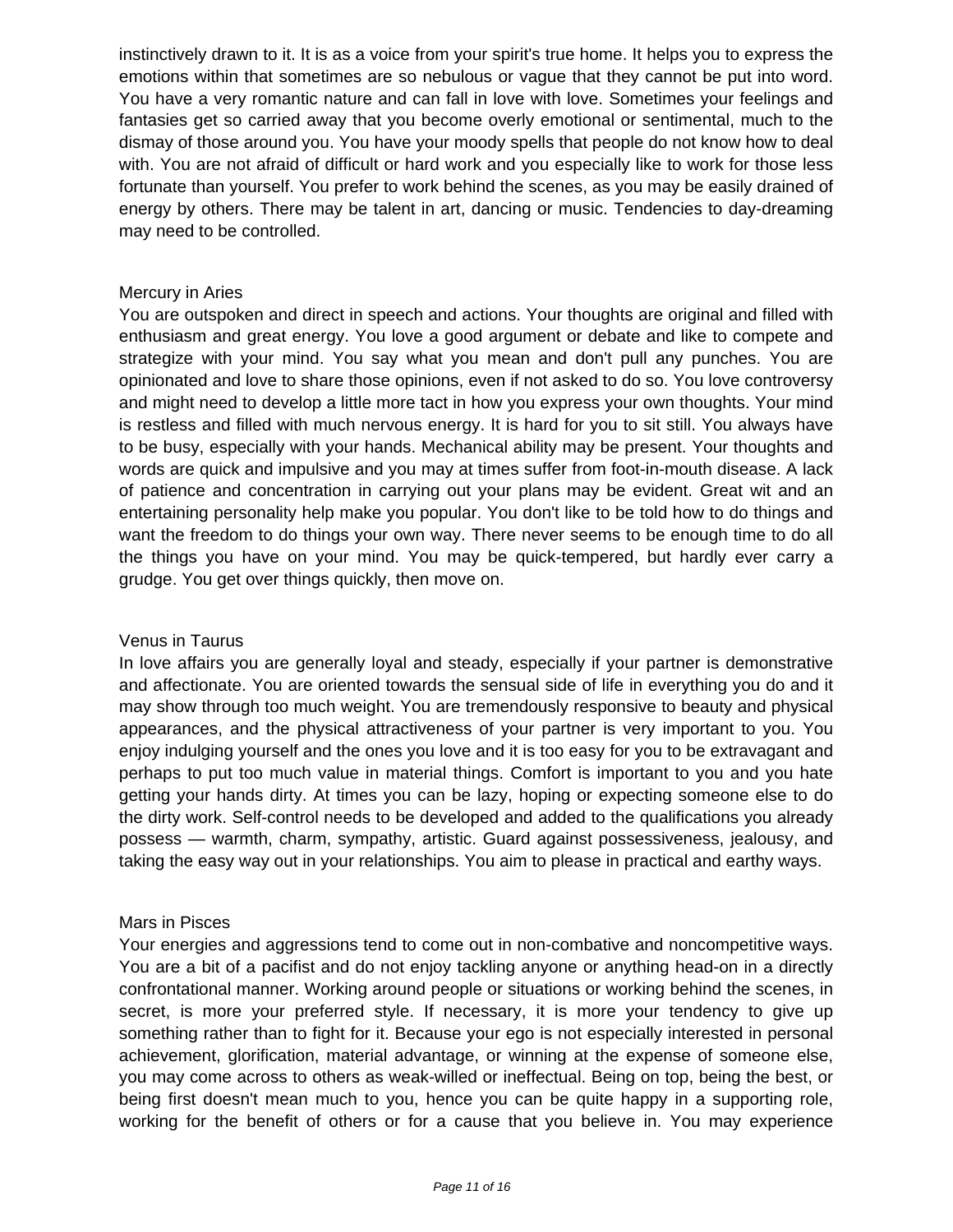difficulties in planning clear and definite goals for yourself in the real world. You are not sure what you want out of life, except you instinctively seem to know that you do have and need to find a spiritual purpose. You have many dreams, high ideals, and a strong mystical or religious impulse. You also have a creative imagination and can successfully apply yourself to art or music. You are intuitive, humorous and diplomatic, quiet on the outside, but restless within. On the negative side you can be indecisive, procrastinating, too interested in the sensual side of life, and may resort to using drugs or alcohol as a way to escape the pressures and responsibilities of dealing with everyday life. Learning self-control is important for you. Take action, don't day-dream.

#### Jupiter in Capricorn

Your positive qualities are honesty, sincerity, faithfulness, ingenuity, resourcefulness and some degree of mechanical ability. Your attempts at growth, expansion, meeting new opportunities and getting ahead in the world are met with reserve, discipline, caution, system, practicality and organization. You have a desire for material success, yet this may not bring satisfaction or happiness if gained. There may be a tendency toward miserliness and withholding yourself from the rest of the world, financially and emotionally. You hate waste, are self-reliant and self-controlled, and possess a desire to have authority over others. You can rise to great heights if you stay honest, truthful, respectful, and keep your nose clean doing everything above-board.

## Saturn in Gemini

Your thinking is deliberate and serious and you possess organization skills, concentration and mental stability. You can focus on deep and difficult matters and come up with practical solutions to problems. You enjoy learning. But there may also be tendencies towards cynicism, depression, and pessimism. Nervous tension can be a problem and the intake of air into the lungs or the oxygenation of the blood can be restricted. Your lungs need plenty of oxygen. It is best for you to sleep in a well-ventilated room. Saturn here steadies your mind and helps control the natural flightiness of Gemini. This is a good position for Saturn, but you may need to develop faith in the future. It will be important for you to discipline your mind and learn to think and act methodically if you are to be successful in anything.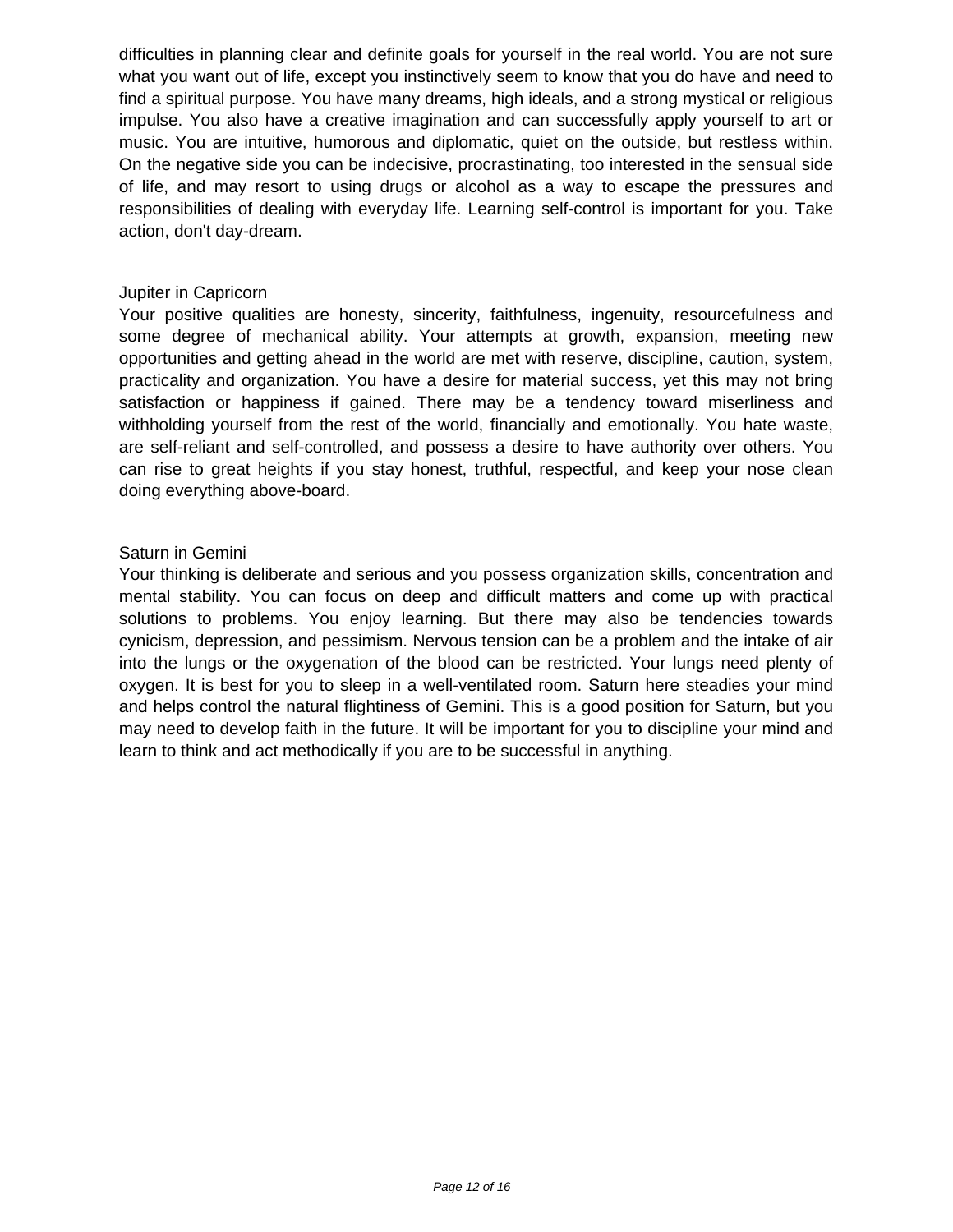## **HOUSE POSITIONS OF PLANETS**

#### Sun in 2nd house

You need to feel a strong sense of personal or self-worth. A desire for power through personal possessions, talents and money may engage your energies. Money comes and goes easily. You are generous and ambitious, but can be extravagant and grasping. You must watch a tendency to be possessive of or "lord over" people and things. If the Sun is afflicted by aspect, perhaps you do not feel loved or feel worthy of love.

#### Moon in 2nd house

You want and perhaps need to possess both money and possessions for your emotional security. Your feelings and emotional well-being are connected with your material resources. Changes and fluctuations will occur in your financial situation. Perhaps you alternate between being thrifty and careless with your money. Concerning vocation: the emphasis here is on self-worth. You need a work structure that allows public view or access, or working with women or the public. Like a pretty piece of jewelry in a department store window, you should be within the public's view while working. This may not entail working with the public directly, however. You feel as if you need to be seen while working. Becoming one with your work allows you to identify personally and emotionally with some life purpose and to project this to the public at large. Because you so closely identify with your work, your ideas of how successful you are as a person are directly tied in with the success you feel at your work environment.

#### Mercury in 2nd house

You may use your wit, knowledge, and versatility to make money. At the very least you like to talk about money — it is on your mind. You may earn money with an ability to communicate ideas to others through writing and speaking. You may have financial skill, but your money may come and go, regardless.

#### Venus in 3rd house

You may be artistic and creative in speech and writing and you express yourself well in either. You have a love of travel, yet your immediate surroundings are probably quite harmonious and comfortable. Relations with neighbors and siblings are probably easy-going and pleasurable. Because you dislike inharmony, you avoid confrontations with people in your immediate environment, hating to rock the boat.

#### Mars in 1st house

You have an abundance of physical vitality. Sometimes there is so much energy that you become reckless, impulsive, and throw caution to the wind. You may experience cuts and burns on your head and face which may leave some sort of scar. You are assertive, independent, impatient and want to do your own thing. You have strong organizing ability. You are usually self-confident. Guard against accidents due to rushing around in your impulsiveness. You may be subject to higher than normal fevers.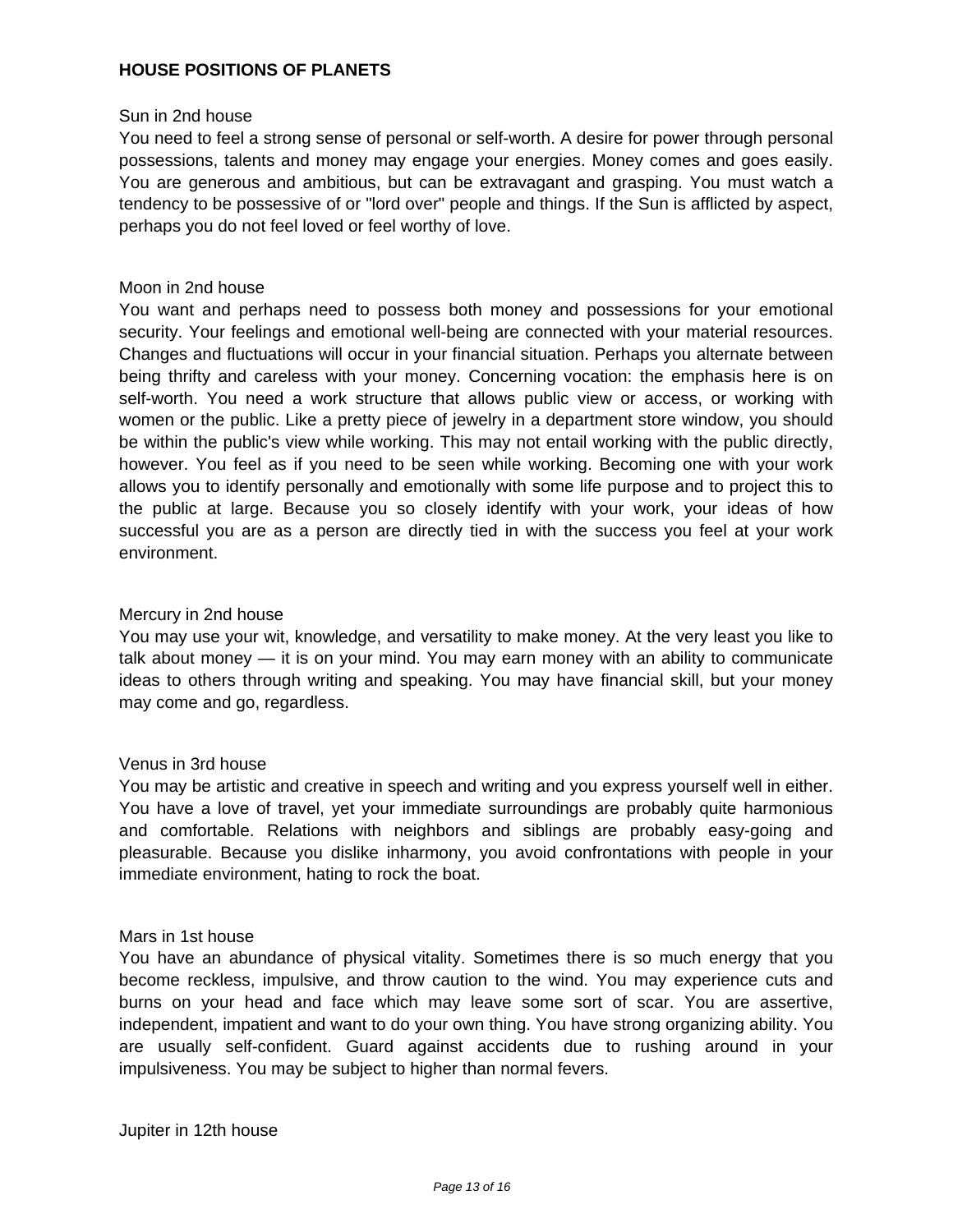You tend to be philanthropic and have great faith in the future. You may have an "angel" to watch over you and assist you through any reversals. There is a love of humanity and a great desire to help others, especially those who cannot fend for themselves. Work in a hospital or jail is possible. Success comes in a quiet, unassuming manner in middle life. You can be unrealistic, though. It is important to think all ideas carefully through before carrying them out.

#### Saturn in 4th house

You are probably conservative and perhaps find security in land or real estate or in old, traditional ways, beliefs, things or antiques. You may dislike change because of an unconscious fear of the unknown. You may have a desire to accumulate possessions, for security reasons. There may be many responsibilities and problems in your home or family life. You may be somewhat of a tyrant or strict disciplinarian in your home or with your family. Inner worries may cause ulcers. You may be a caretaker of someone or of your parents, perhaps because of a karmic debt to them. The later part of life can be more rewarding if you learn the lessons life has to teach you in your earlier years. If not, then old age may not be as pleasant.

#### Uranus in 1st house

You are strong-willed, independent, original, perhaps a bit eccentric, freedom-loving, and intuitive. You have an exciting and stimulating personality which tends to draw people to you. You may be willful, high-strung, nervous, and anxious. You may experience feelings of unrest and loneliness, perhaps because of the uniqueness you feel. Seeking new and unusual ways of expressing traditional ideas appeals to you. Listen to your intuition because it is probably very strong, or could be developed to a high degree. You can become a leader who will pioneer new paths for others to follow. You may be ahead of your time. You may not pay as much attention as you should to your physical state and appearance because of the myriad of thoughts that occupy your mind.

#### Neptune in 7th house

There may be a tendency to idealize marriage or the marriage partner. Many sacrifices may be made for the spouse. The marriage partner can be spiritually minded, artistic or just plain confusing. Communication may be a problem due to your concepts and ideals not coinciding. There is the tendency to attract a partner whereby you or they play the role of martyr or savior. The feeling may be that your partner "needs" saving and that you're the only one who can "save" (change) them. Because of this your partner may be an alcoholic or a drug (ab)user.

Your imagination and your idealization of your partner may be more real to you than what your partner is in reality. If this is so, then there will come the day when your blinders are removed and you will see their true nature. This then may lead to great disappointment and discouragement when you find out that they or you have been living a lie and that things are not as they have appeared. With this position you must make absolutely sure you are dealing with the hard, cold facts of your relationship and not the romantic notions dreamed up from storybook tales.

You are likely to seek a marriage partner who can provide a source of inspiration and bring out your capacity for compassion and loving understanding. There can be a tendency to see a prospective partner through rose-colored glasses or to weave imaginative fantasies about new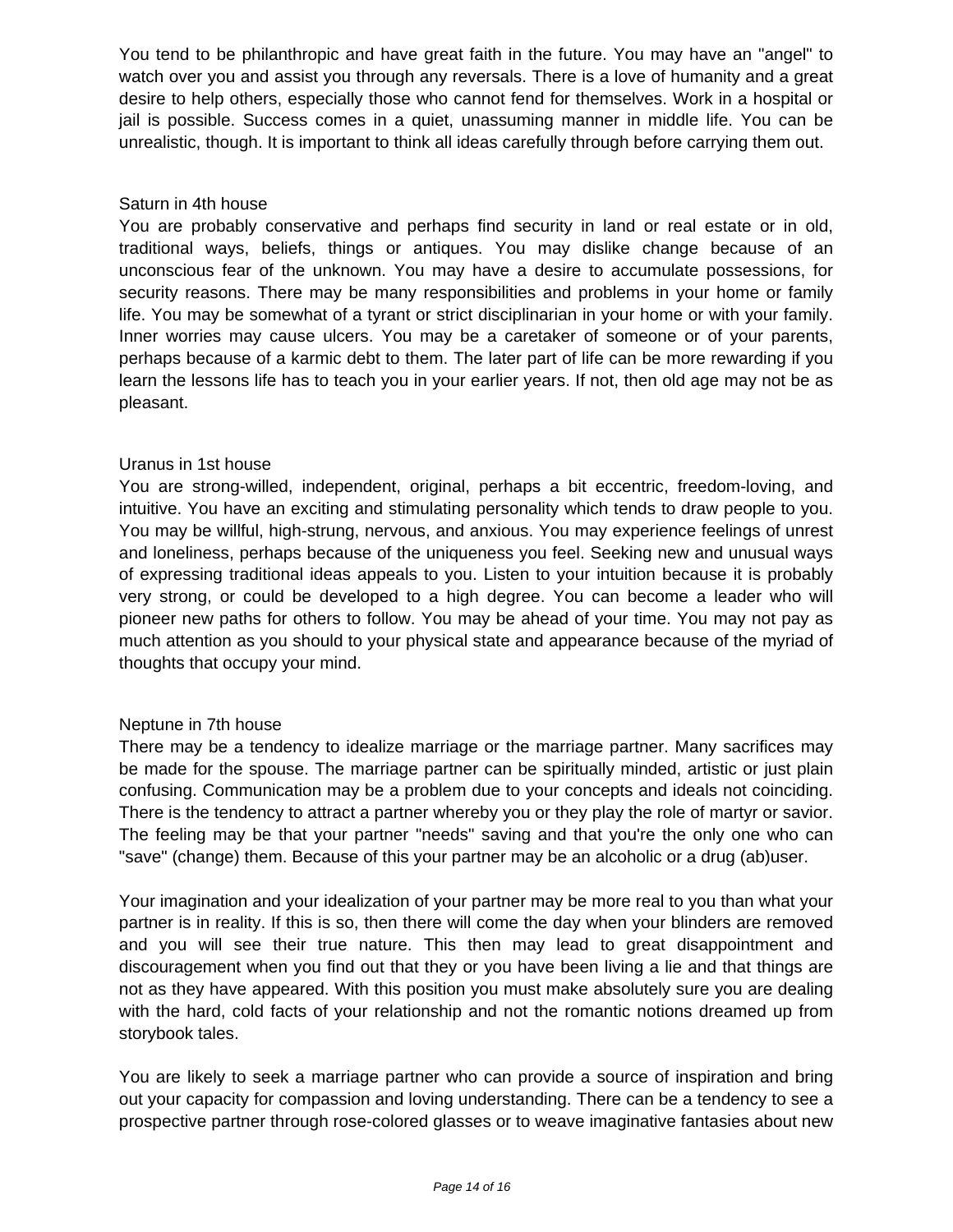contacts or hoped-for encounters. Consequently there is a possibility that the partner may not be the type of person conjured up by your imagination.

There is some tendency to form partnerships based on admiration or pity. If your natal Neptune is afflicted, such admiration may have resulted from your having been dazzled by glamorous externals, while an over-active sense of pity may be exploited by a prospective partner so that you marry out of sentiment or misplaced sympathy.

Possibilities exist that the partner is very sensitive and may need to be treated with kid gloves. The partner may be artistic or musically inclined or have some connection with drama or the stage. The material side of life may not concern them. Your relationship may be quite spiritual and above the sordid things of this life, hence it may be more platonic than sexual. The other side of the coin is that you may become involved with unreliable, inconstant and somewhat shiftless types whose sympathies may be largely focused upon themselves, or they may be underprivileged in some way, or neurotic or invalids suffering from chronic ill health.

An unconscious willingness on your part to indulge in self-deception regarding your partner is possible. This may keep you in a bad relationship because you refuse to see the truth or you falsely believe that only you can change things.

In order to get the best results from the marriage relationship you must learn to overcome vague desires for an unattainable ideal, to control any tendency to get carried away by shallow romanticism and to be as clear-headed and practical as possible when assessing the virtues and attractions of prospective mates. Stay well-grounded.

#### Pluto in 5th house

You have unusual talents and hobbies. Great creativity and self-expression is possible. Your children may be unique and it may be difficult for you to understand them or for them to understand you. There may be too much emphasis on sex in romantic relationships and issues of power and control can surface therein. There is an inner drive to be creative and it would be best if this creativity were not channeled through sex. Find a creative hobby instead.